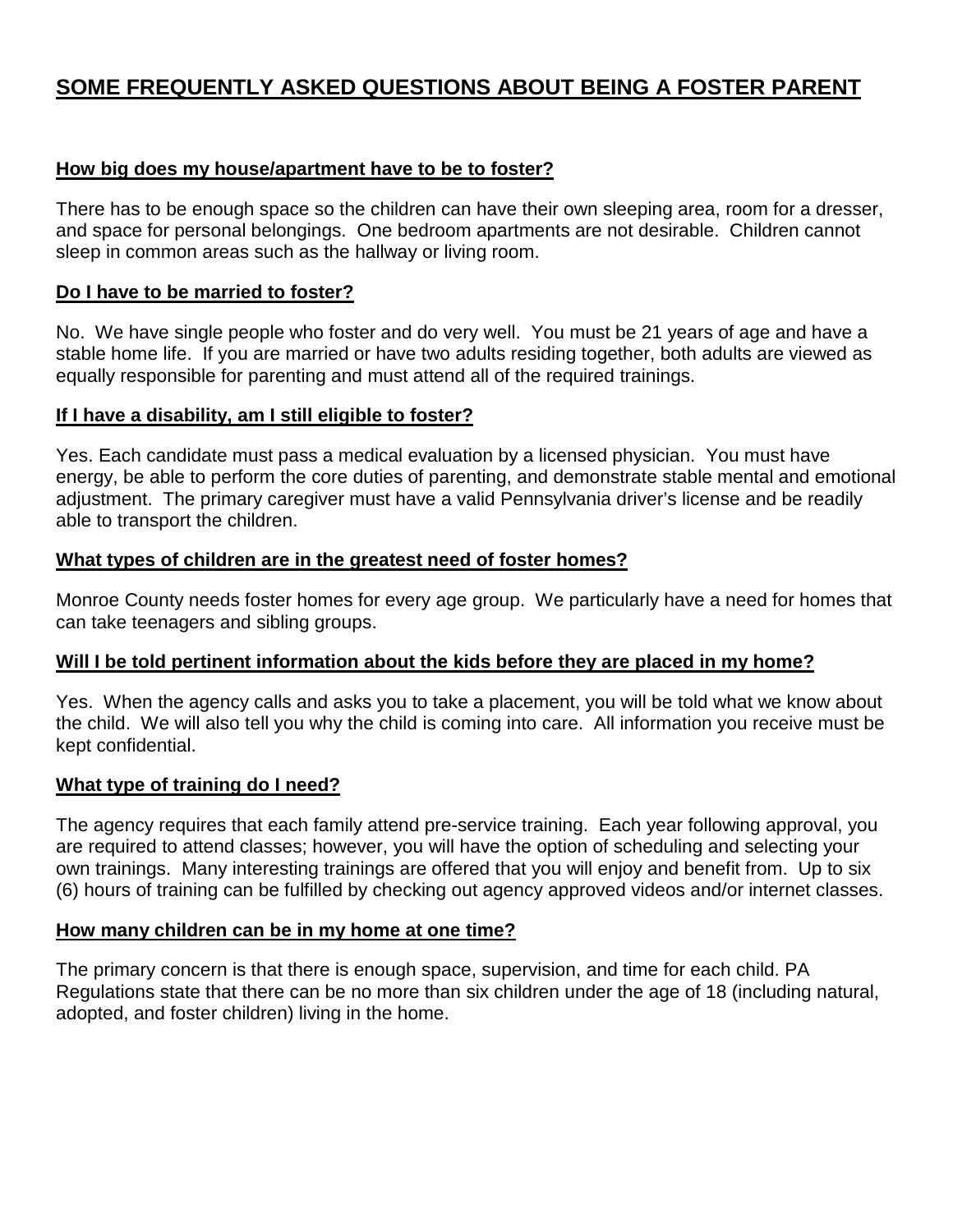# **What do I need to be approved as a licensed foster family?**

- An open mind
- Bedroom space for each child, including an individual crib/bed for every child. Children of opposite sex five years old and above may not share a bedroom.
- Sufficient income to support the family.
- FBI clearances, Child Abuse clearances, and Pennsylvania State Police checks are required for each adult resident in the home. Generally, we will not consider anyone with a child abuse or criminal history within the past 10 years, including serious driving offenses. Minor infractions may be considered on a case-by-case basis.
- Pre-service training

Other requirements will be reviewed with you at your initial visit.

# **Will the children placed in my home have medical insurance?**

Yes. An ACCESS or similar medical card will be provided to the foster parents in the name of the foster child. The child's caseworker will provide you with information about which doctors/dentists accept ACCESS or the child's insurance. Infants and toddlers up to five years old and pregnant teens are eligible for the WIC Food Program.

### **Will I receive money for my time and living expenses/clothes for the children?**

Yes. You will receive financial reimbursement for the children's needs. Financial compensation for your work in fostering is based on the level of care system. The daily per diem rate for foster parenting will vary with placements (average \$19-\$24) a day. In addition, you receive a standard weekly allowance for the foster parent to provide to each child. Clothing purchases (\$600/yr.); birthday/holiday presents; some registration fees for sports/camp; long distance calls; haircuts; school pictures/trips and some other miscellaneous items will be reimbursed as well.

# **Can children share bedrooms?**

Yes. Children of the opposite sex who are 5 years old and under can share a bedroom. Children of the same sex can share a bedroom, and bunk-beds are allowed. Children need their own bed, dresser, and personal space.

# **What kind of income do I need to be approved as a foster parent?**

We have specific guidelines, and foster parents must have an income sufficient to meet their regular expenses. We require proof of the income that is reported by potential parents. The foster family's home should be kept within the general standards of the community in which it is located.

# **Can both parents work and still foster?**

Yes. It is necessary for at least one parent to maintain a flexible schedule. We prefer that both foster parents do not commute outside of the area to New York or New Jersey for full-time employment. Children cannot be placed in childcare for long hours every weekday. Single foster parents that work must have a local job and flexible hours.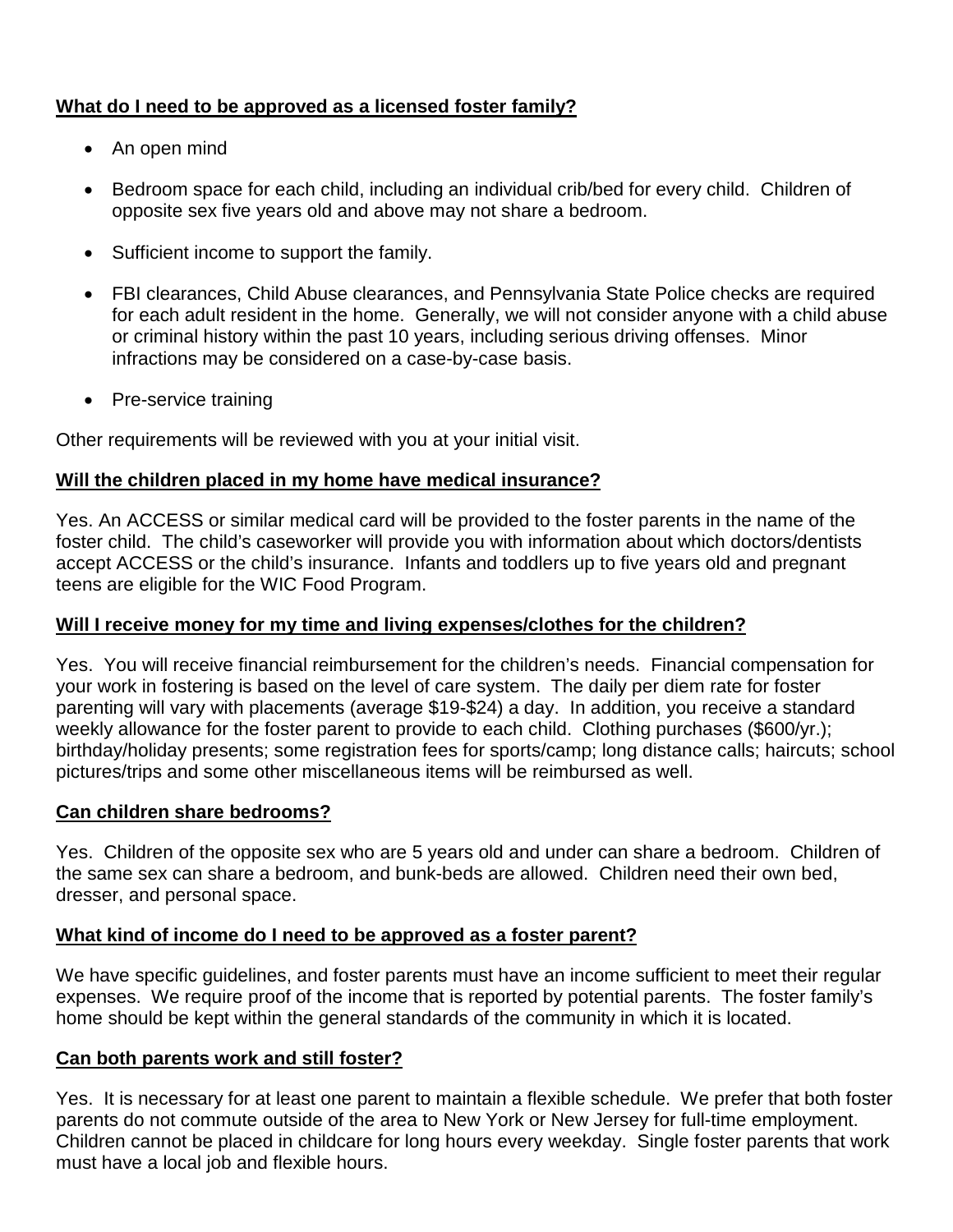# **What is MCC&Y's policy on pets?**

It is not a problem for foster parents to have pets. You must inform us about all pets, and they must be friendly and vaccinated. Foster parents assume responsibility for their pets and must inform us if new pets enter the house.

### **Who is responsible for transportation of the children?**

Foster parents are responsible for all transportation of the children in their home. Parents are reimbursed (current reimbursement is \$.54 per mile) for agency-related travel and children's appointments. Transportation needs will be frequent, and you must have a dependable car.

### **What happens if a placement is not working out?**

Foster parents have the obligation of communicating with the agency and letting us know if a problem is arising. We ask that you give us sufficient prior warning if a placement is not working out so we can find another appropriate home for the child. This notice should be 30 days unless an absolute emergency arises. The job of fostering, not unlike any parenting, requires hard work and strong commitment to create solutions. Every child will have unique strengths and needs; foster parents must establish loyalty and show consistency to children who so desperately need these qualities. Caseworkers and your foster parent coordinators are available to assist you.

### **Will the agency support me when problems arise?**

Yes. We are willing to help you; each family will have a foster parent coordinator from our unit to rely on. Every child will have their own caseworker who will make home visits, answer questions, and be of assistance to you. The Pennsylvania State Foster Parent Association offers services to "just listen", help you identify options, clarify laws, and assist you in finding resources. Prior planning prevents problems.

#### **Do I have the option of saying "no" to a placement?**

Yes. You inform us of the gender, age, and other relevant characteristics of children you wish to foster. We will ask foster parents to be flexible and consider taking a child that is outside of what they typically desire. We do respect our foster parents have preferences.

# **What is the agency's policy on mixing teens of the opposite sex?**

Children of the opposite sex ages 13 and above will not be placed in the same home unless they are biological siblings. For example, if you have your own teen daughter we will not call you for placements of teen boys.

# **What happens if my family goes away?**

Occasionally foster parents may want to go away for the weekend or take a brief vacation by themselves. Respite care is a method by which foster children may be cared for by another family for a brief period of time. We ask that if a child has been in your home for 6 months that you will include them on family vacations.